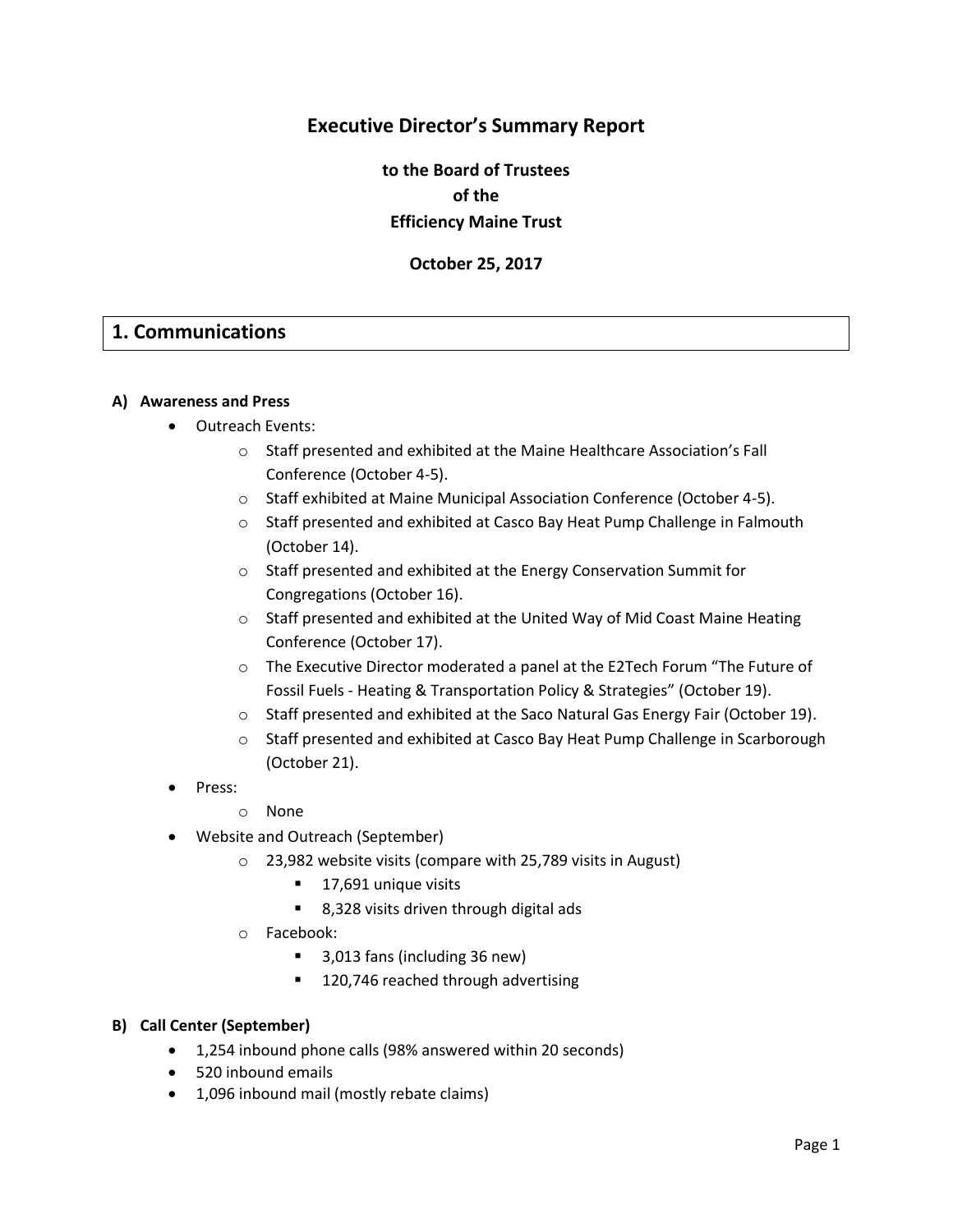### **C) Government Relations**

- Legislation:
	- o The Energy, Utilities, and Technology (EUT) Committee voted to approve the reappointment of Don Lewis to the EMT Board (October 18).
- PUC Proceedings:
	- o Efficiency Maine hosted a meeting of the Voltage Optimization Working Group (October 13). Central Maine Power and Emera Maine gave an overview of their voltage optimization pilots and ongoing preparation to the group.
	- o The Trust filed comments in the Stranded Investments and Transmission and Sub-Transmission (T&ST) docket in support of the Commission staff's stated intent to close the docket.
	- $\circ$  The Trust is preparing a request to support the next SBI region by requesting data for all Small General Service (SGS) customers in the region to be serviced.

# **2. Program Highlights<sup>1</sup>**

l

## **A) C&I Prescriptive (CIP) Program – Electric Measures**

- The growth in pending projects (pipeline) has remained consistent with incentive payments, and now represents \$5,398,477 in incentives.
- The distributor screw-in LED (DSIL) initiative transitioned from being managed through the Consumer Products Program to being managed under the C&I Prescriptive Program on October 1. A total of 20 distributors have signed MOUs, and information on completed sales has started to come in. Note that the Consumer Products Program continues to reflect yearto-date sales.

<sup>&</sup>lt;sup>1</sup> The Updated Financials table reported for each Program reflects data pulled from the Trust's financial management system mid-month; the Summary Program Update table is pulled from the Efficiency Maine project tracking database on October 16, 2017 to capture the progress for the year through the most recent complete month of reported actual results (i.e., through the end of September 2017).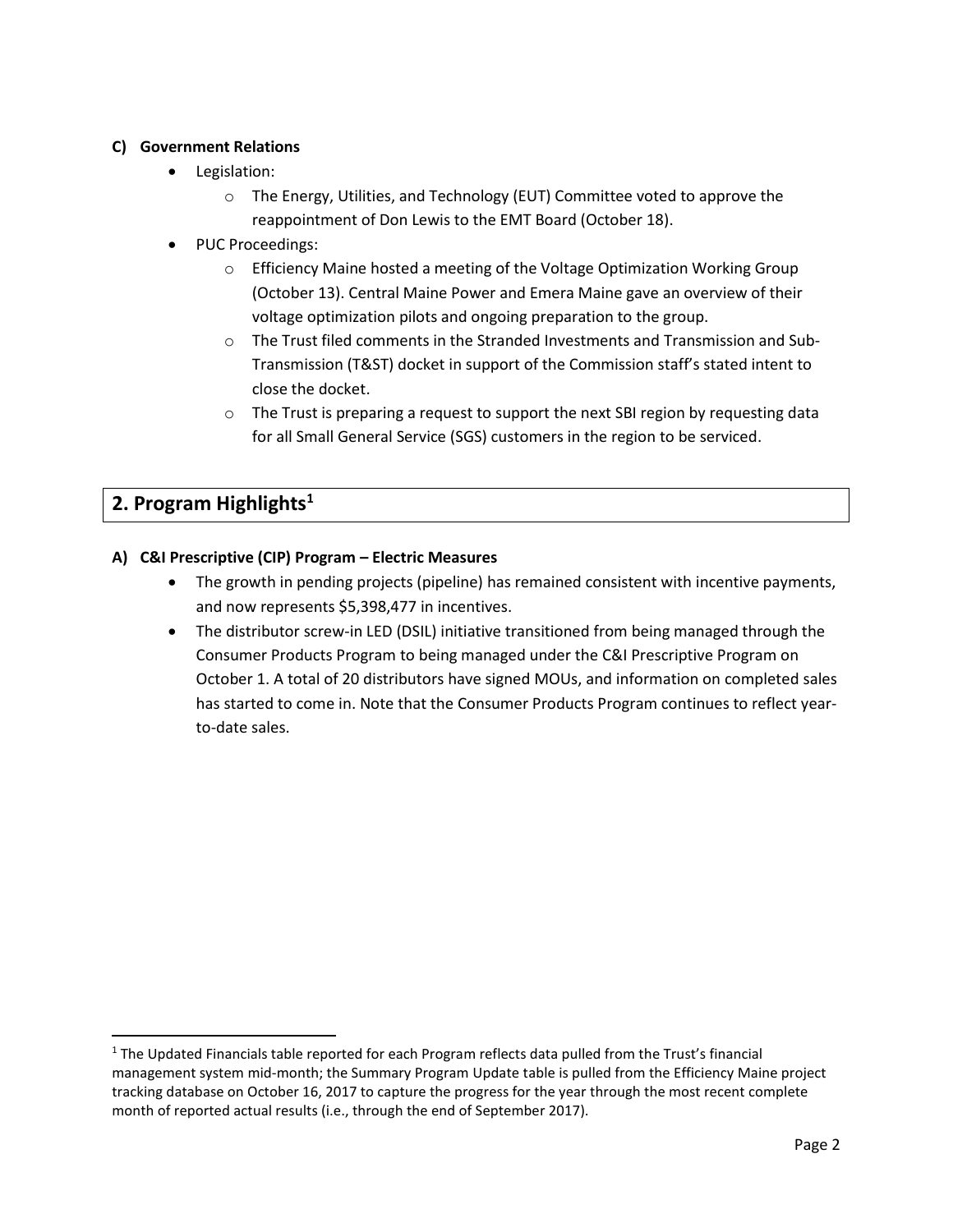

**C&I Prescriptive Program Electric Measures Incentives Paid**



| <b>Updated Financials</b>       | Program<br>Investment |
|---------------------------------|-----------------------|
| FY2018 Program Budget           | \$10,069,937          |
| $7/1$ to $9/30$ Spending        | \$2,265,317           |
| Percent of Budget Spent to Date | 22%                   |
| Percent of Year Passed          | 25%                   |

| <b>Summary Program Update</b> | <b>kWh Savings</b> | <b>Participants</b> |
|-------------------------------|--------------------|---------------------|
| Start of fiscal year to 9/30  | 6,818,589          |                     |

| Project Type (through 9/30)          | <b>Participants</b> |
|--------------------------------------|---------------------|
| <b>Lighting Solutions</b>            | 412                 |
| <b>Heating and Cooling Solutions</b> | 123                 |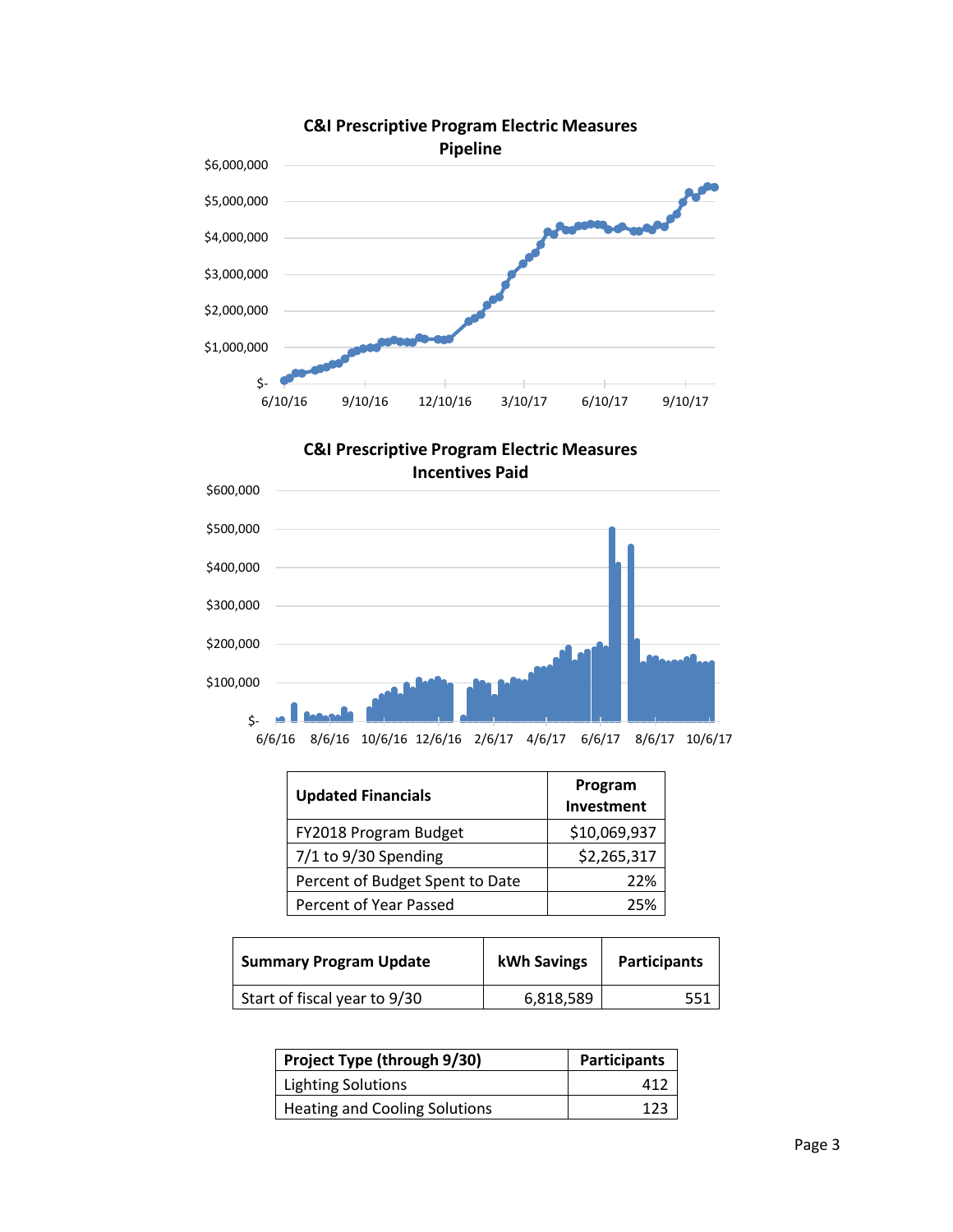| Compressed Air Solutions & Other |  |
|----------------------------------|--|
|                                  |  |

#### **B) C&I Prescriptive Program – Natural Gas Measures**

- The current pipeline of pending projects represents \$437,492 in incentives.
- Distributors are continuing to submit information on mid-stream incentives for direct sales of high-efficiency heating appliances. These direct sales projects are not reflected in the graphic on the "pipeline" of measures, immediately below.



**C&I Prescriptive Program Natural Gas Measures** 

## **C&I Prescriptive Program Natural Gas Measures Incentives Paid**



| <b>Updated Financials</b>       | Program<br>Investment |
|---------------------------------|-----------------------|
| FY2018 Program Budget           | \$1,888,872           |
| $7/1$ to $9/30$ Spending        | \$111,389             |
| Percent of Budget Spent to Date |                       |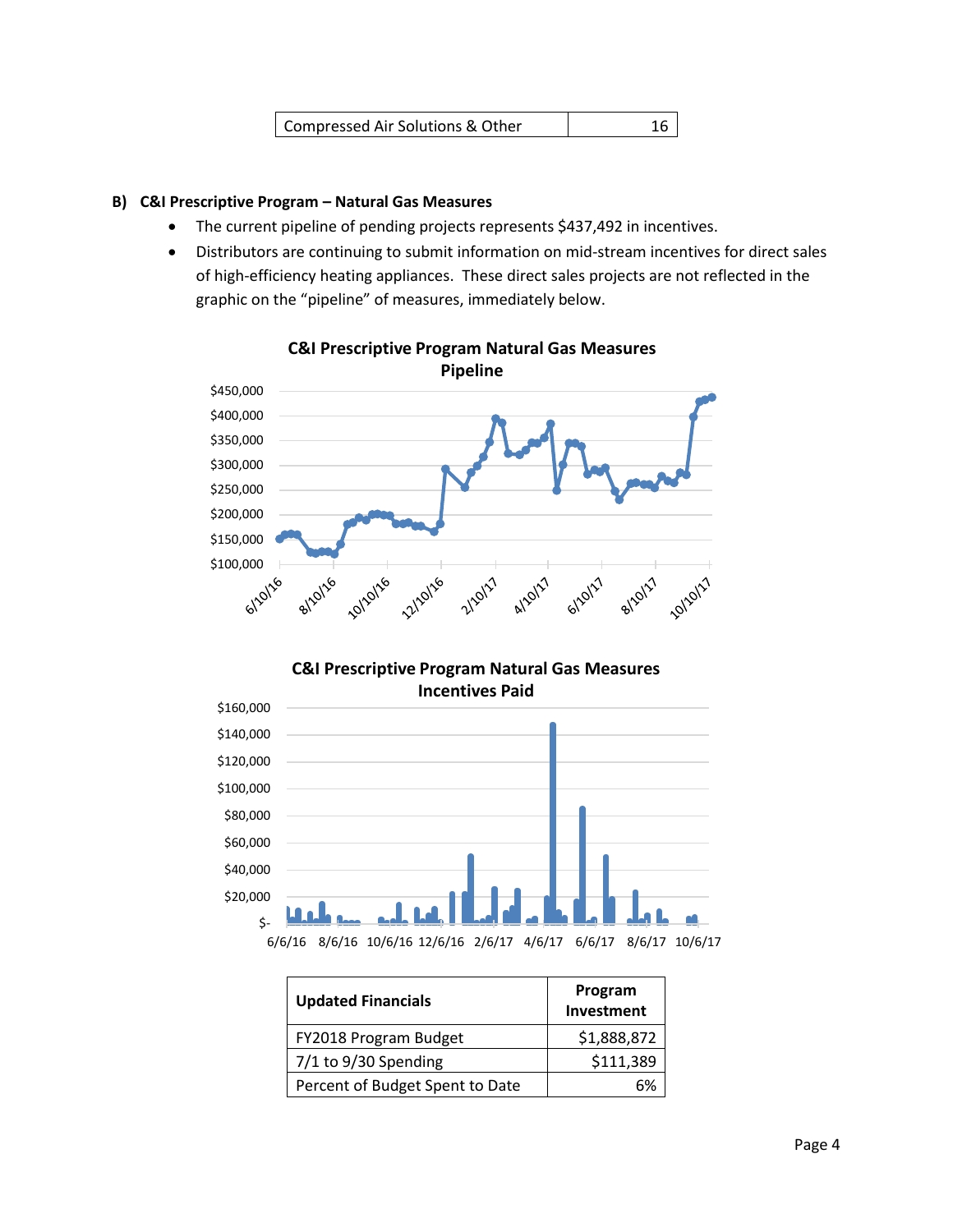| Percent of Year Passed | 25% |  |
|------------------------|-----|--|
|                        |     |  |

| <b>Summary Program Update</b> | <b>MMBtu</b><br><b>Savings</b> | <b>Participants</b> |
|-------------------------------|--------------------------------|---------------------|
| Start of fiscal year to 9/30  | 2.844                          |                     |

| <b>Additional Details on FY2018 Financials</b> | Program           |
|------------------------------------------------|-------------------|
|                                                | <b>Investment</b> |
| <b>Budget</b>                                  | \$1,888,872       |
| Expenditures through 9/30                      | \$111,389         |
| Committed: Projects Pre-approved + Projects    |                   |
| under final inspections + projects completed   | \$412,820         |
| pending payment through 10/13                  |                   |
| Total Invested + Project Pipeline              | \$524,209         |

#### **C) C&I Prescriptive Program – All Fuels (e.g., Oil) Measures / Heating Solutions**

- The current pipeline of pending projects represents \$627,622 in incentives.
- Distributors are continuing to submit information on direct sales, which are a split between natural gas and propane.



## **C&I Prescriptive Program All Fuels (e.g., Oil) Measures**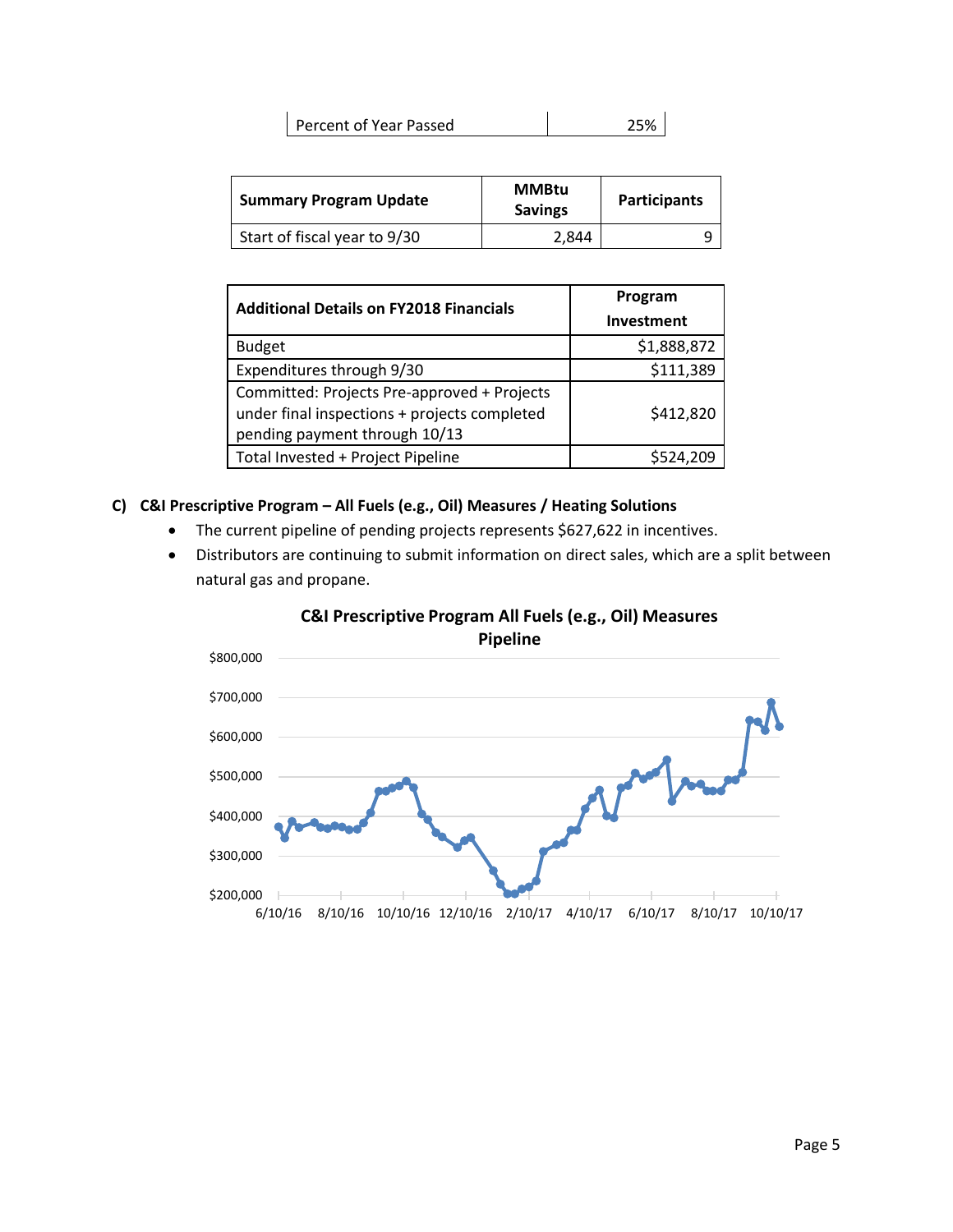

# **C&I Prescriptive Program All Fuels (e.g., Oil) Measures**

| <b>Updated Financials</b>       | Program<br>Investment |
|---------------------------------|-----------------------|
| FY2018 Program Budget           | \$654,025             |
| 7/1 to 9/30 Spending            | \$161,862             |
| Percent of Budget Spent to Date | 25%                   |
| Percent of Year Passed          | 25%                   |

| <b>Summary Program Update</b> | <b>MMBtu</b><br><b>Savings</b> | <b>Participants</b> |
|-------------------------------|--------------------------------|---------------------|
| Start of fiscal year to 9/30  | 6.413                          |                     |

## **D) C&I Custom Program**

- Since the last Board meeting, the pipeline of small custom projects has grown modestly, adding 10 new projects worth \$69,000 in incentive offers. The total small custom pipeline now consists of 34 projects worth \$1.2 million in incentive offers.
- The Review Committee met in September and awarded 2 projects worth \$1.28 million in incentive offers.
- Program staff completed one scoping audit that identified three distinct small custom project opportunities. Staff expects the customer to submit applications for these projects in the coming weeks.
- Program staff is reaching out to newly eligible large natural gas customers to inform them of incentive offerings and encourage efficiency investment.
- Over the past few months, program staff has received 5 applications (and several generic inquiries) from medical cannabis growers looking for assistance in installing high-efficiency equipment. The Staff is seeking Board guidance regarding the eligibility of these customers, and has referred the question to the Office of the Attorney General of Maine.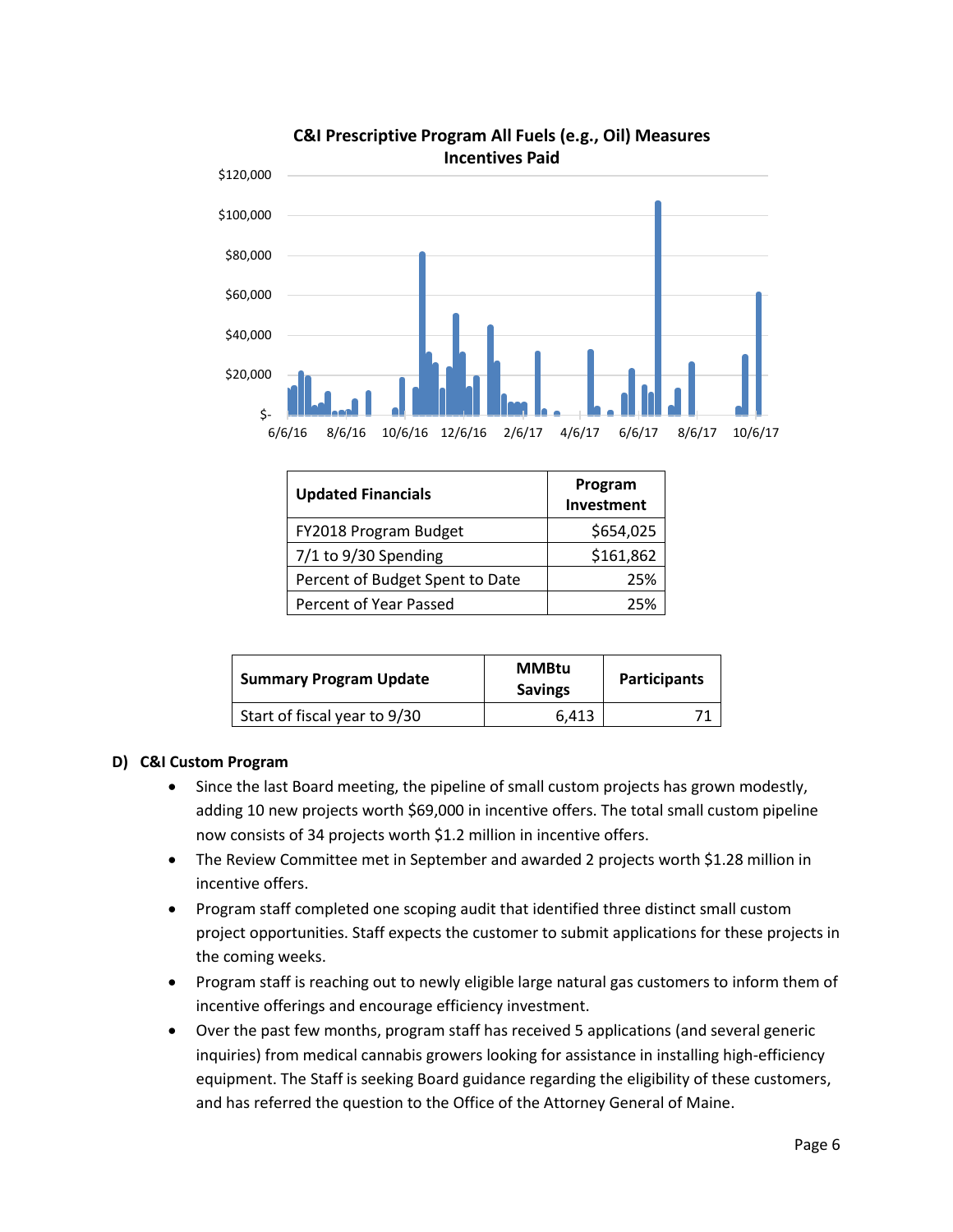| <b>Updated Financials</b>       | Program<br>Investment |
|---------------------------------|-----------------------|
| FY2018 Program Budget           | \$14,437,135          |
| $7/1$ to $9/30$ Spending        | \$676,984             |
| Percent of Budget Spent to Date | .5%                   |
| Percent of Year Passed          | 25%                   |

| <b>Additional Details on FY2018 Financials</b> | Program     |
|------------------------------------------------|-------------|
|                                                | Investment  |
| Committed                                      | \$5,120,503 |
| Pipeline                                       | \$2,190,726 |
| Total Expenditures, Contracts, and Awards as   | \$7,988,214 |
| Percentage of Budget                           |             |
| Percent of Budget                              |             |

| <b>Summary Program Update</b> | <b>MMBtu</b><br><b>Savings</b> | <b>kWh Savings</b> | <b>Participants</b> |
|-------------------------------|--------------------------------|--------------------|---------------------|
| Start of fiscal year to 9/30  | 1.142                          | 1,070,101          |                     |

## **E) Small Business Initiative**

- Regions 5 and 6 are no longer accepting new projects. The program anticipates completing the projects in the pipeline by 11/20/2017.
- The delivery team will be using CMP customer data for small businesses (SGS rate classes) to continue targeted outreach in Region 7. Seven contractors are currently participating.
- Program staff is preparing an additional region for a January 2018 rollout.

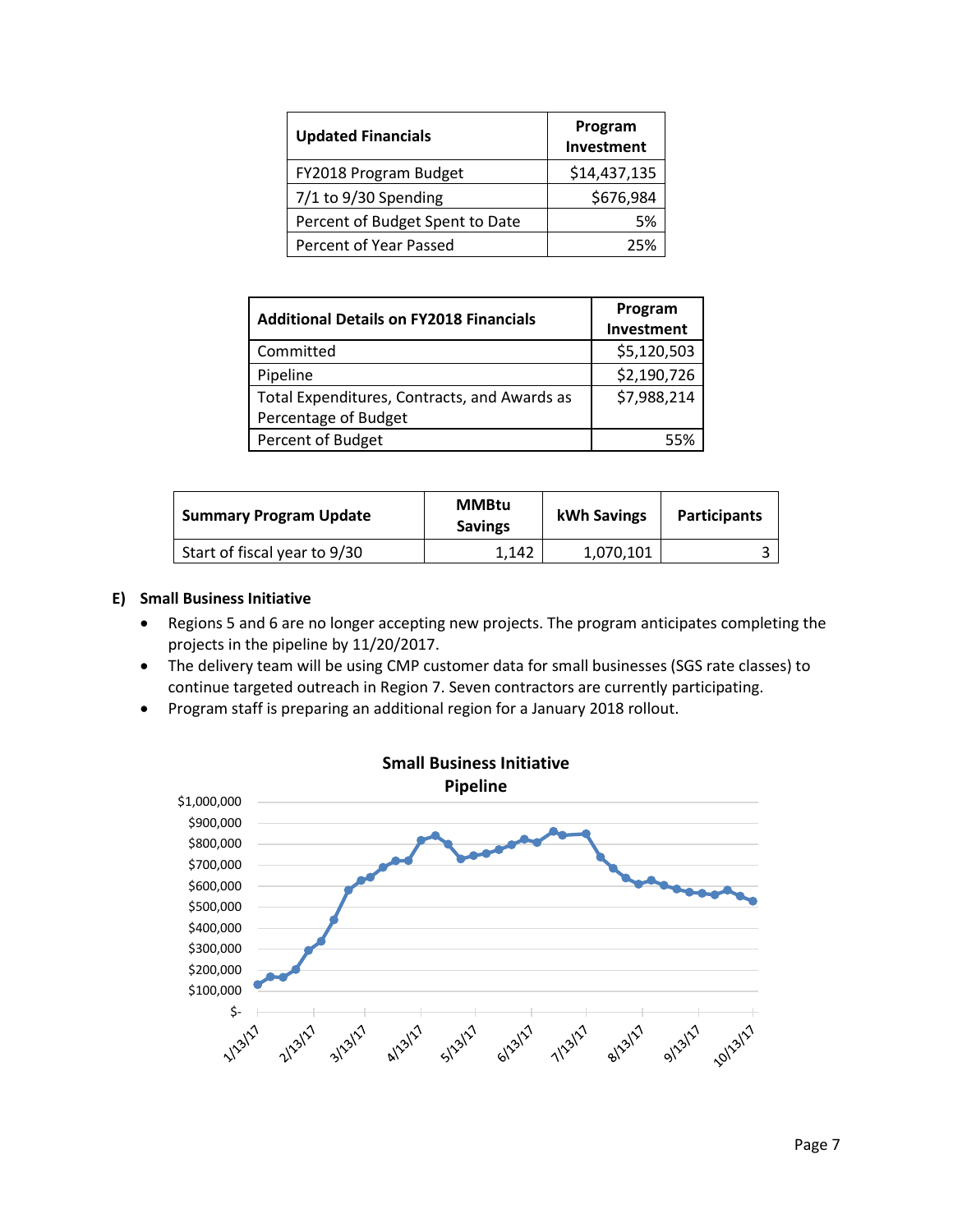

| <b>Updated Financials</b>       | Program<br>Investment |
|---------------------------------|-----------------------|
| FY2018 Program Budget           | \$2,556,587           |
| 7/1 to 9/30 Spending            | \$454,832             |
| Percent of Budget Spent to Date | 18%                   |
| Percent of Year Passed          | つち%                   |

| <b>Summary Program Update</b> | kWh Savings | <b>Participants</b> |
|-------------------------------|-------------|---------------------|
| Start of fiscal year to 9/30  | 310,611     | 60                  |

| <b>Additional Details on FY 2018 Financials</b>                                                                              | Program<br>Investment |
|------------------------------------------------------------------------------------------------------------------------------|-----------------------|
| <b>Budget</b>                                                                                                                | \$2,556,587           |
| Expenditures through 9/30                                                                                                    | \$454,832             |
| Committed: Projects Pre-approved + Projects<br>under final inspections + projects completed<br>pending payment through 10/13 | \$582,046             |
| Total Invested + Committed                                                                                                   | \$1,036,878           |
| Percent of Budget                                                                                                            | 51%                   |

#### **F) Commercial New Construction – Maine Advanced Buildings Program**

• This program is closed to new applications while the Trust analyzes the results of the program in FY2017. The C&I Prescriptive Program will continue to offer measures that are appropriate for both new and existing facilities.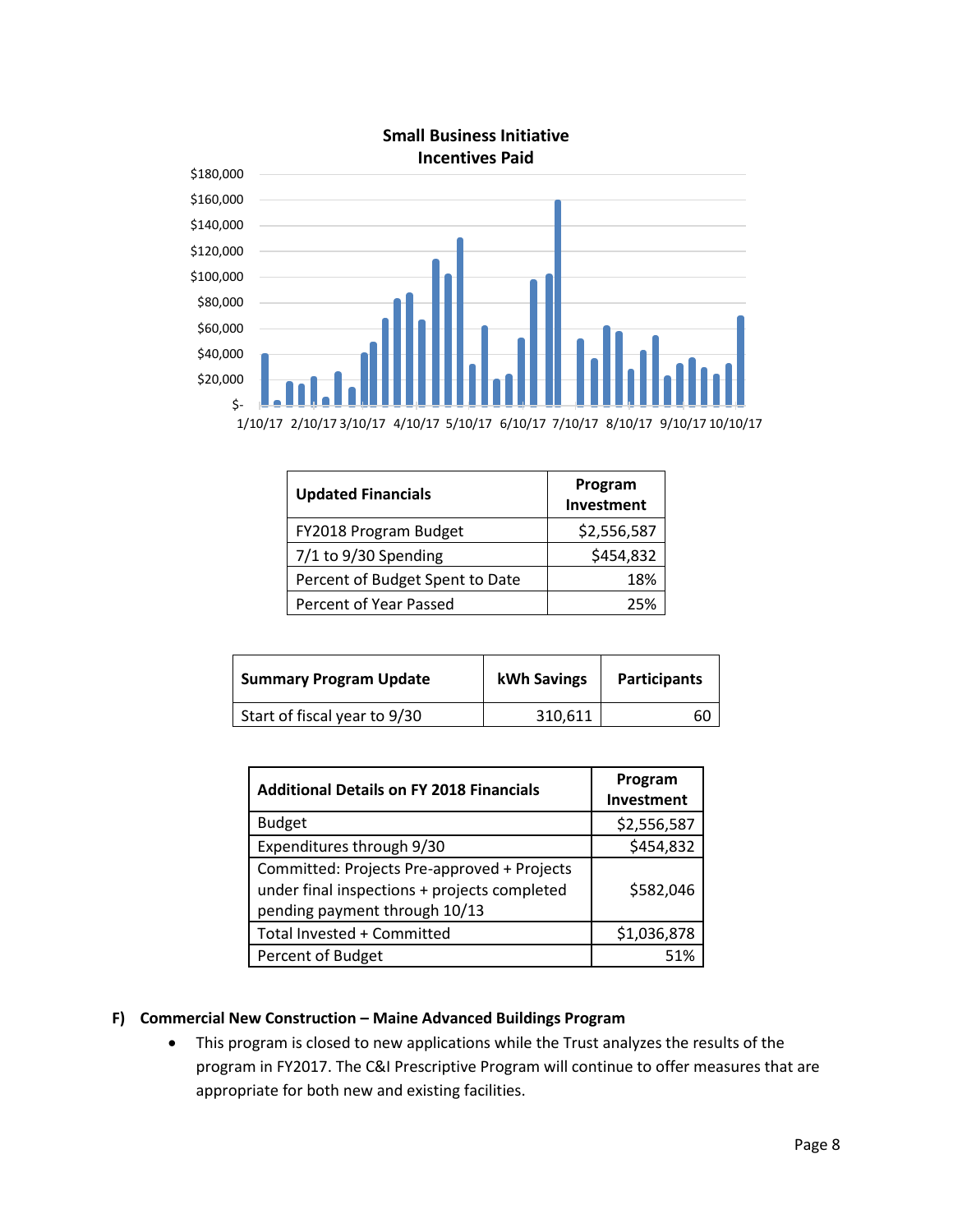| <b>Updated Financials</b>       | Program<br>Investment |
|---------------------------------|-----------------------|
| FY2018 Program Budget           | \$1,985,677           |
| $7/1$ to $9/30$ Spending        | \$2,951               |
| Percent of Budget Spent to Date | በ%                    |
| Percent of Year Passed          | つら%                   |

#### **G) Home Energy Savings Program**

- The program has seen an increase in the total number of projects year-to-date compared to the equivalent period of the prior year, but the value of rebates paid in that same period has declined. This is particularly notable in the "All Other HESP Rebates" category that reflects building envelope measures and non-electric heating systems.
- Program outreach has been extensive and many installers report a healthy backlog of work.
- The program is undergoing a review to simplify and update brochures, the website, and claim forms.



#### **HESP Weekly Paid Rebates**

| <b>Updated Financials</b>       | Program<br>Investment |
|---------------------------------|-----------------------|
| FY2018 Program Budget           | \$11,113,615          |
| $7/1$ to $9/30$ Spending        | \$1,511,981           |
| Percent of Budget Spent to Date | 14%                   |
| Percent of Year Passed          | 25%                   |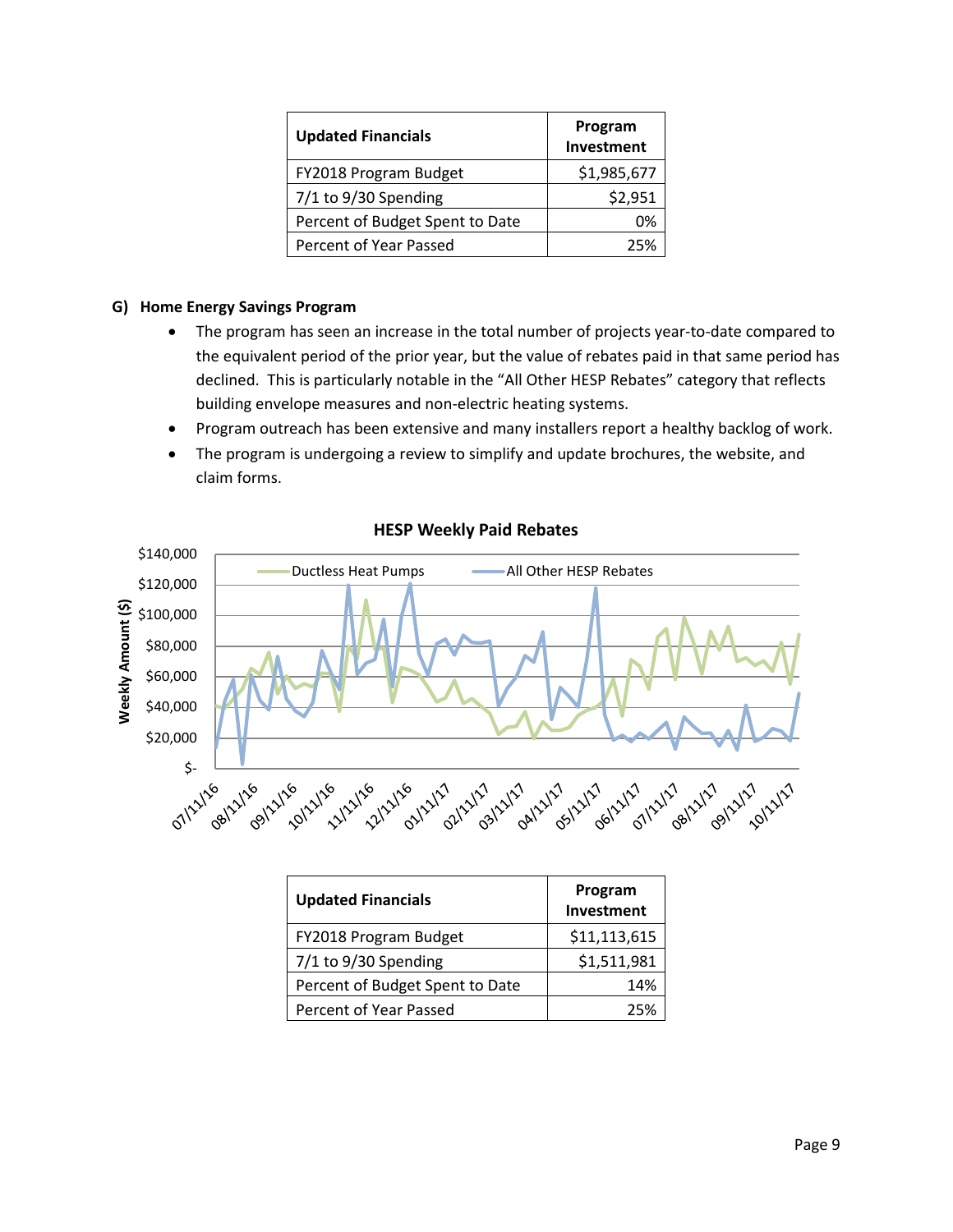| <b>Summary Program Update</b> | kWh Savings | <b>MMBtu</b><br><b>Savings</b> | <b>Measures</b> |
|-------------------------------|-------------|--------------------------------|-----------------|
| Start of fiscal year to 9/30  | 4.515.765   | 13.264                         | 2.165           |

| Project Type (through 9/30) | Units |
|-----------------------------|-------|
| Electric Measures           | 1.69. |
| All Fuels Measures          |       |

#### **H) Consumer Products Program**

- The program is forecasting higher LED sales this year compared to last and anticipates investing all funds and exceeding the energy savings target. The off-shelf marketing fee paid to stores that feature efficient bulbs in-aisle and/or on end-cap displays has increased volume.
- Effective 10/01/2017, the C&I Prescriptive Program team is now managing the discounting of LEDs through electrical distributors instead of the Consumer Products Program team. Year-to-date sales for the Consumer Products initiative are reported below.
- To stay within the Appliance rebate budget, the program reduced the heat pump water heater distributor instant rebate from \$750 to \$600 on 10/01/2017 and will do the same for the retail mail-in rebates on 01/01/2018.



## **Weekly Bulb Sales YTD – Retail (Unaudited Estimate)**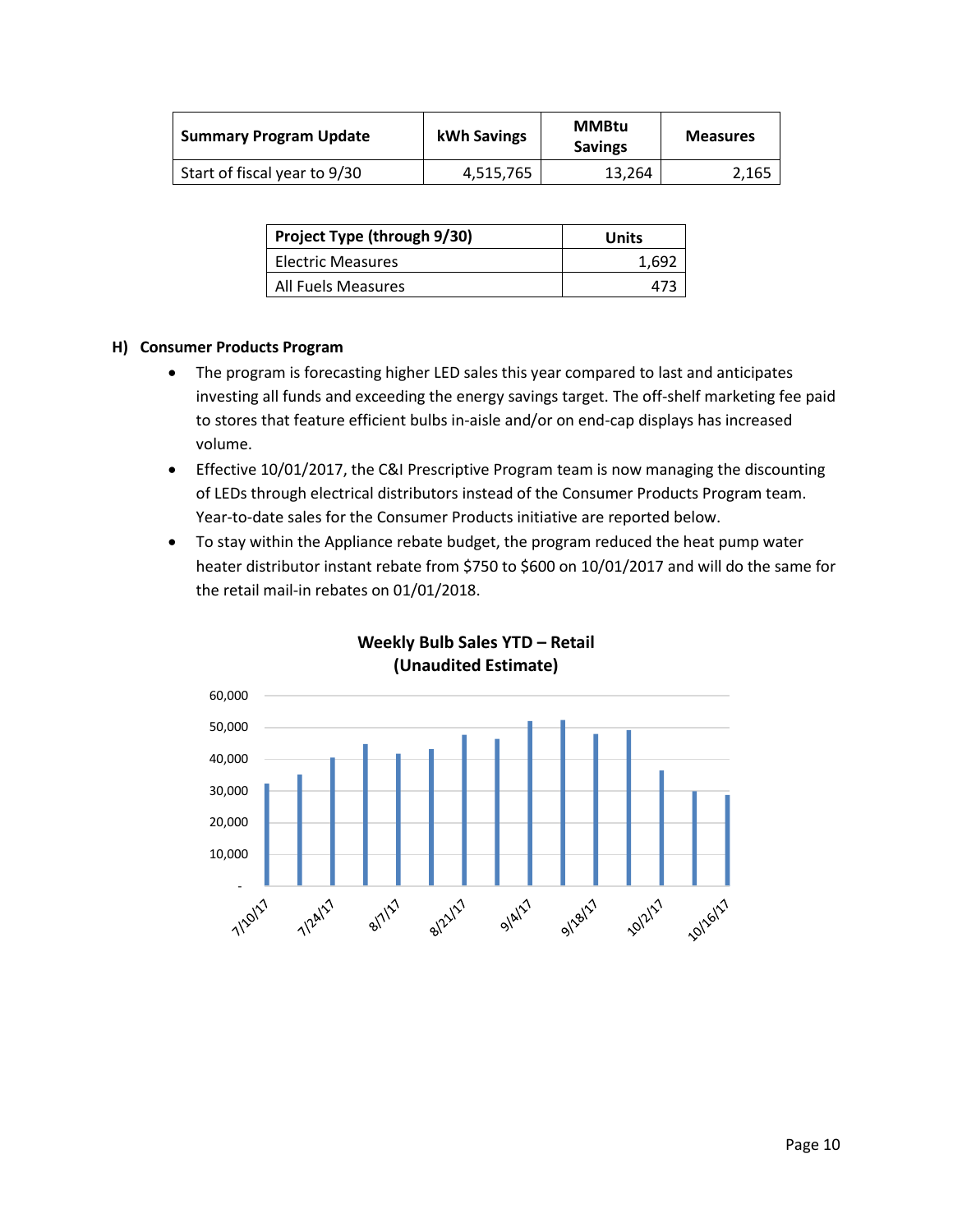

**Weekly Bulb Sales YTD – Distributor**

# **Updated Financials** Program **Investment** FY2018 Program Budget | \$11,508,432 7/1 to 9/30 Spending 1.52,469,484 Percent of Budget Spent to Date | 21% Percent of Year Passed Percent of Year Passed

| <b>Summary Program Update</b> | kWh Savings | Appliance<br><b>Rebates</b> | <b>Light Bulbs</b> |
|-------------------------------|-------------|-----------------------------|--------------------|
| Start of fiscal year to 9/30  | 15,836,446  | 4.538                       | 436,923            |

## **I) Low-Income Initiatives (electric, natural gas, and all fuels)**

- The food pantry initiative is transitioning from distributing LED bulbs to Business Reply Cards (BRCs) via food pantries. These BRCs will allow participants to request efficient bulbs and other small, low-price point measures be mailed directly to their homes. This change is intended to facilitate measurement and verification (M&V), to cap the number of bulbs given to each family, and to offer additional types of energy saving devices (e.g., low flow showerheads and aerators).
- As of 10/14/2017, a total of 1,220 low income customers have joined the Arrearage Management Program since it started 10/02/2015. 567 customers (46%) have received DIY kits with LEDs and/or low flow devices through this channel.
- The Low Income Direct Mail program has sent over 1,000 DIY kits to low income families in FY2018.
- The Low Income Direct Install Program that offers installations of heat pump water heaters to eligible households, at no cost to the customer, has installed over 200 units in FY2018.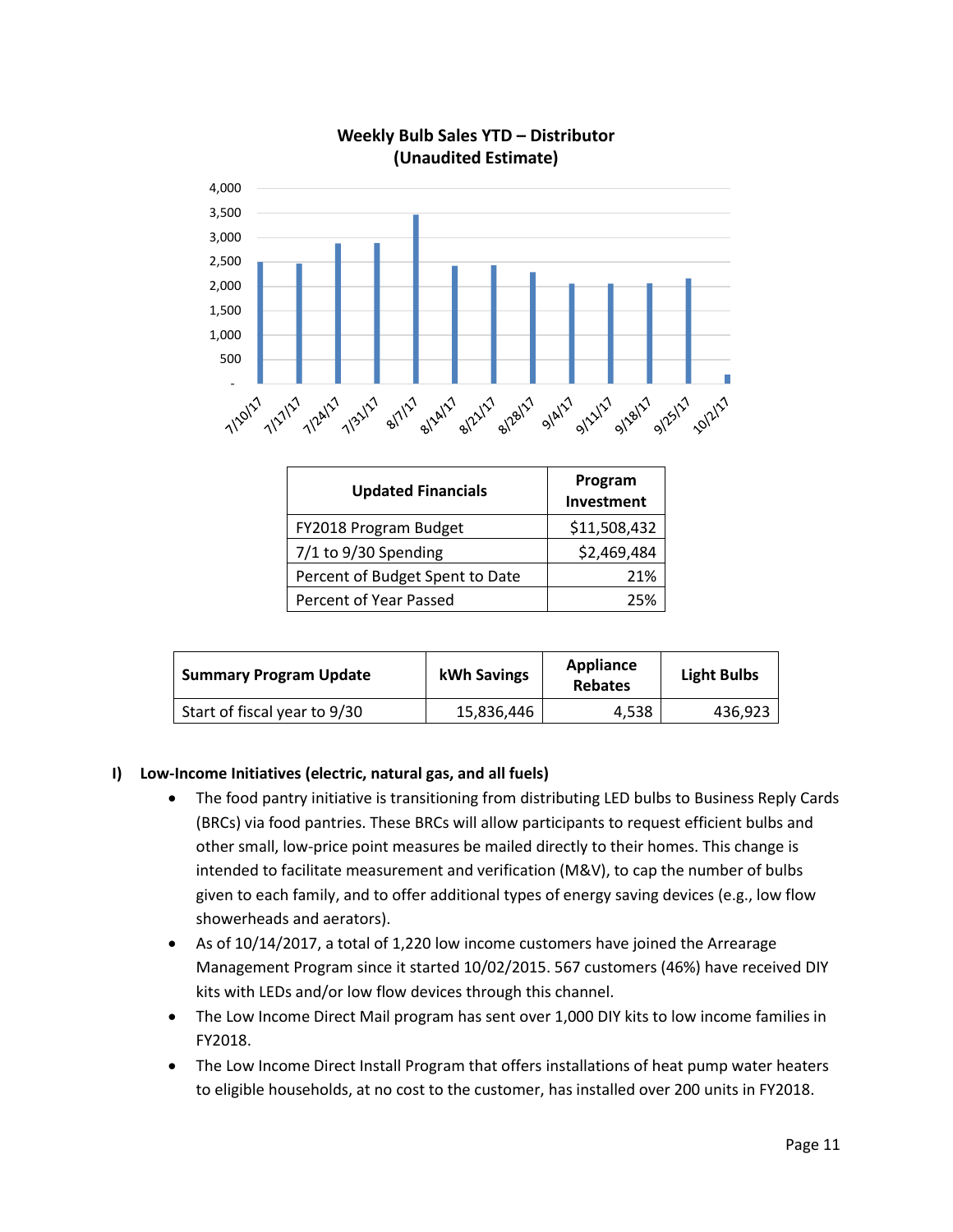This program is on track to expend the allocated budget by fiscal year end. Program staff is reaching out to new plumbers to increase capacity.

- HESP for Low Income (LIHESP) Highlights:
	- o The low income heat pump measure funded by RGGI through this channel was fully invested in September. This activity also drove the investments of weatherization budgets because of the requirement that homeowners install the Energy Bundle in order as a prerequisite for receipt of the special low-income rebate for ductless heat pumps. Weatherization projects continue at a monthly pace that is higher than last year at this time. The program is on track to fully expend the available low income weatherization funding.



#### **LIHESP Weekly and Total Rebate Activity**

| <b>Updated Financials</b>       | Program<br>Investment |
|---------------------------------|-----------------------|
| FY2018 Program Budget           | \$6,796,824           |
| 7/1 to 9/30 Spending            | \$1,675,647           |
| Percent of Budget Spent to Date | 25%                   |
| Percent of Year Passed          | つち%                   |

| <b>Summary Program Update</b> | <b>kWh Savings</b> | <b>Direct Installs</b> |
|-------------------------------|--------------------|------------------------|
| Start of fiscal year to 9/30  | 11,572,413         | 241                    |

| Other Initiatives (through 9/30) | Units |
|----------------------------------|-------|
| LIHESP                           | 766   |
| <b>Direct Mailings</b>           | 1,267 |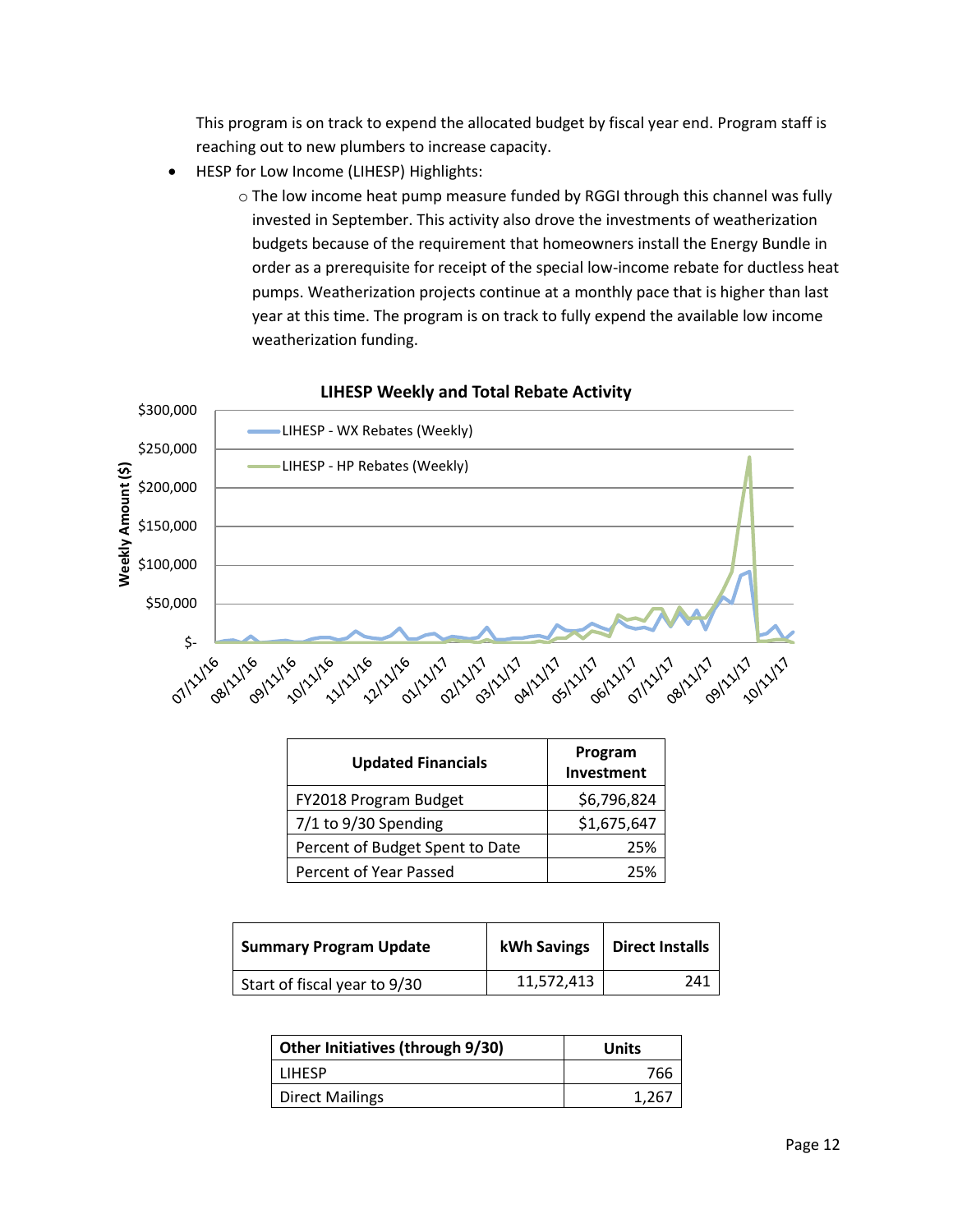| Other Initiatives (through 9/30) | Units  |
|----------------------------------|--------|
| <b>Food Pantry Bulbs</b>         | 87,324 |

### **J) Strategic Initiatives (Cross Cutting)**

#### **I. Evaluation, Measurement, and Verification (EM&V)**

- The Trust published the Q2 2018 TRMs on the website.
- The heat pump water heater impact evaluation installed metering equipment in the first set of 12 homes. The equipment will be left in place for 6 weeks and will measure the HPWH's performance in heat pump mode and in electric resistance mode. The evaluation team is preparing to recruit the next set of 12 homes for such testing.
- Program staff is currently analyzing the results of the Arrearage Management Program with the help of hourly meter data from the utilities.
- The Trust qualified 24 vendors in response to RFQ EM-005-2018, Request for Qualifications to Provide Various Research, Evaluation, and Verification Support Services. Each firm was qualified for one or more of the following service areas: Economic Modeling, Program Evaluation, Program Design, and Interval Data Analysis.

#### **II. Forward Capacity Market**

• The Trust is working with ISO-NE to resolve a disagreement about how to treat the expiration of measures from the Trust's existing resources in the Forward Capacity Auction (FCA) 12 qualification process and for subsequent auctions.

#### **III. Innovation**

- The Trust selected TRC Energy Services to deliver a low income Behavioral Pilot using Central Maine Power's Energy Manager. The review committee included Bridget Doxsee, James Leyko, Michael Stoddard, and Jayme Holland (CMP representative). Trustee Herb Crosby also contributed to the review process but was not available to participate in the scoring of bids.
- The Trust hired ADM Energy to help the Trust and the HESP delivery team design a pilot that incentives integrated thermostats and ductless heat pumps. This pilot will build on prior M&V work performed by the Trust.
- Response to the Advanced Rooftop HVAC Unit Controls PON was limited. The Trust is currently reviewing the applications.

## **3. Administration and Finance Highlights**

#### **A) Administration**

• Staff submitted the FY2017 annual audit by RKO to the State.